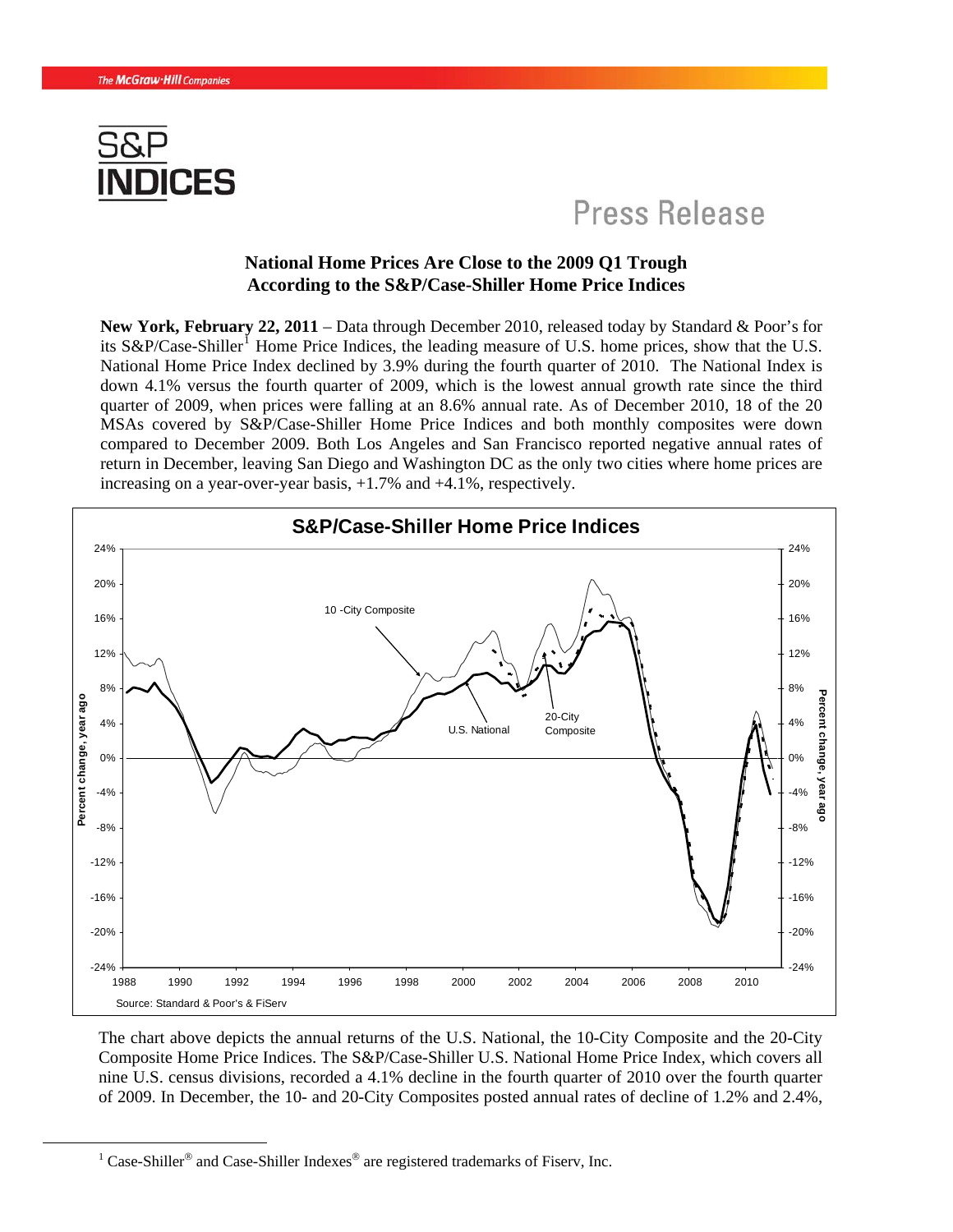respectively. Thirteen of the 20 MSAs and both monthly Composites saw their annual growth rates fall in December versus November.

According to David M. Blitzer, Chairman of the Index Committee at Standard & Poor's:

"We ended 2010 with a weak report. The National Index is down 4.1% from the fourth quarter of 2009 and 18 of 20 cities are down over the last 12 months. Both monthly Composites and the National Index are moving closer to their 2009 troughs. The National Index is within a percentage point of the low it set in the first quarter of 2009. Despite improvements in the overall economy, housing continues to drift lower and weaker.

Unlike the 2006 to 2009 period when all cities saw prices move together, we see some differing stories around the country. California is doing better with gains from their low points in Los Angeles, San Diego and San Francisco. At the other end is the Sun Belt – Las Vegas, Miami, Phoenix and Tampa. All four made new lows in December. Also seeing renewed weakness are some cities that were among the last to reach their peaks including Atlanta, Charlotte, Portland OR and Seattle, where news lows were also seen. Dallas, which peaked late, has so far stayed above its low marked in February 2009.

The 10- and 20-City Composite indices remain above their spring 2009 lows; however, 11 markets – Atlanta, Charlotte, Chicago, Detroit, Las Vegas, Miami, New York, Phoenix, Portland (OR), Seattle and Tampa – hit their lowest levels since home prices peaked in 2006 and 2007. We have seen more markets hit new lows in each of the past three months.

Looking deeper into the monthly data, 19 MSAs and both Composites were down in December over November. The only one which wasn't was Washington DC, up 0.3%. With December 2010 index levels of 99.73 and 99.48, respectively, Cleveland and Las Vegas have the dubious distinction of average home prices now below their January 2000 levels. Detroit was the only market that was in that group prior to December."



## **S&P/Case-Shiller U.S. National Home Price Index**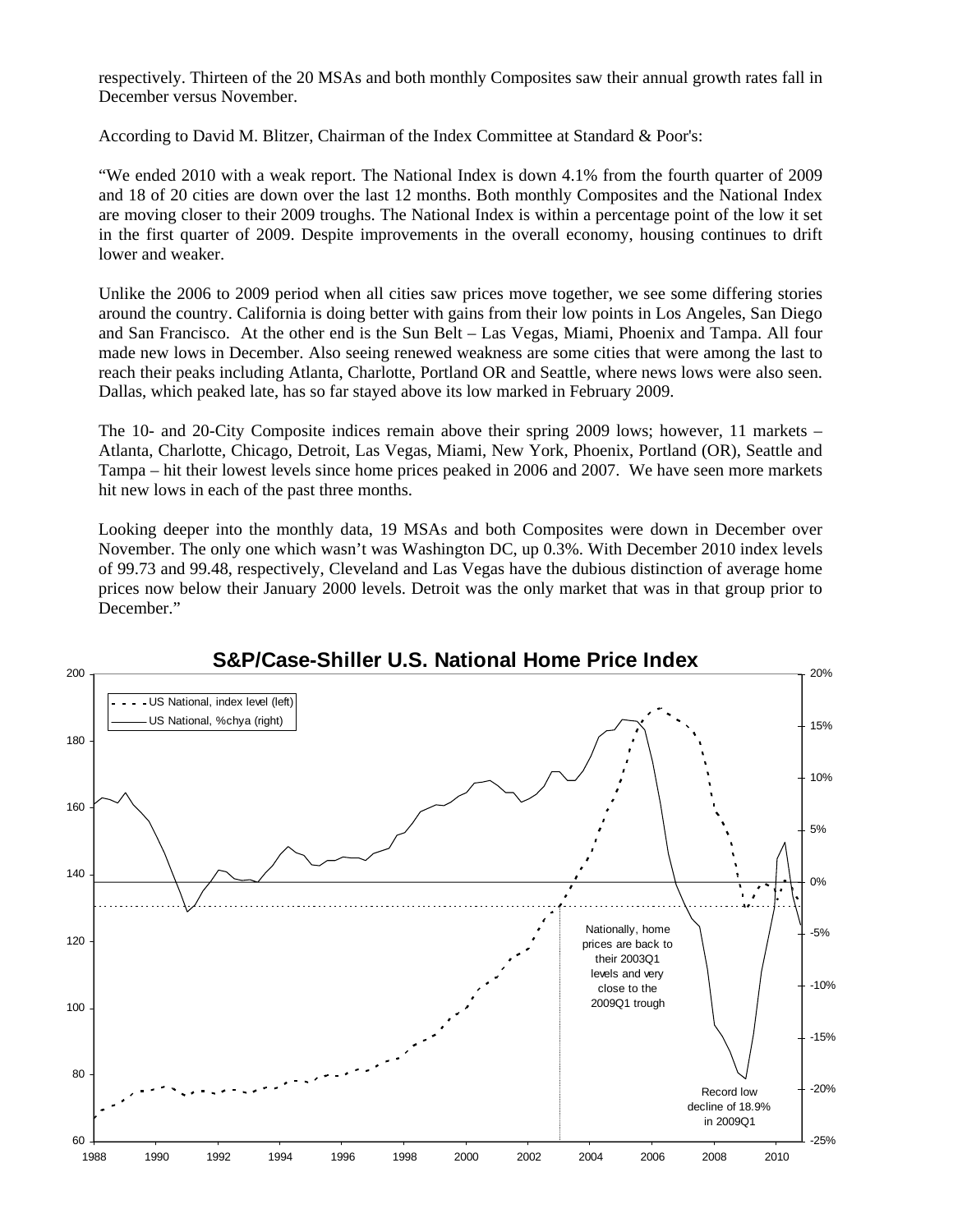The chart above shows the index levels for the U.S. National Home Price Index, as well as its annual returns. As of the fourth quarter of 2010, average home prices across the United States are at similar levels to what they were in the first quarter of 2003. In fact, as illustrated by the dotted line in the chart above, the national index level is very close to its 2009Q1 trough. The U.S. National Home Price Index fell 3.9% in the fourth quarter of 2010, and is down 4.1% compared to the fourth quarter of 2009.

Six cities showed an improvement in their annual growth rates in December as compared to November 2010 – Charlotte, Chicago, Cleveland, Dallas, Denver and Washington DC. However, for five of these cities the improvement only means their annual rates are less negative than what was reported in November.

Eleven MSAs posted new index level lows in December 2010, since their 2006/2007 peaks. These cities are Atlanta, Charlotte, Chicago, Detroit, Las Vegas, Miami, New York, Phoenix, Portland (OR), Seattle and Tampa. Nine of these cities had also posted lows with November's report as well. New York and Phoenix are the new entrants to this group with December's data.

The 10-City and 20-City Composites were down 0.9% and 1.0%, respectively, from their November levels. They are now only 3.9% and 2.3% above their April 2009 troughs, respectively. Back in July 2010, they were +7.9% and +6.9% above the troughs, respectively. This reinforces the fact that the latter half of 2010 has been marked by a drop in home prices across the nation.

The monthly statistics show that 19 of the 20 MSAs and both the 10-City and 20-City Composite were down in December versus November and all have displayed this negative trend for three consecutive months. The only exception was Washington DC which posted a 0.3% improvement over its November levels.

The table below summarizes the results for December 2010. The S&P/Case-Shiller Home Price Indices are revised for the 24 prior months, based on the receipt of additional source data. More than 23 years of history for these data series is available, and can be accessed in full by going to [www.homeprice.standardandpoors.com](http://www.homeprice.standardandpoors.com/)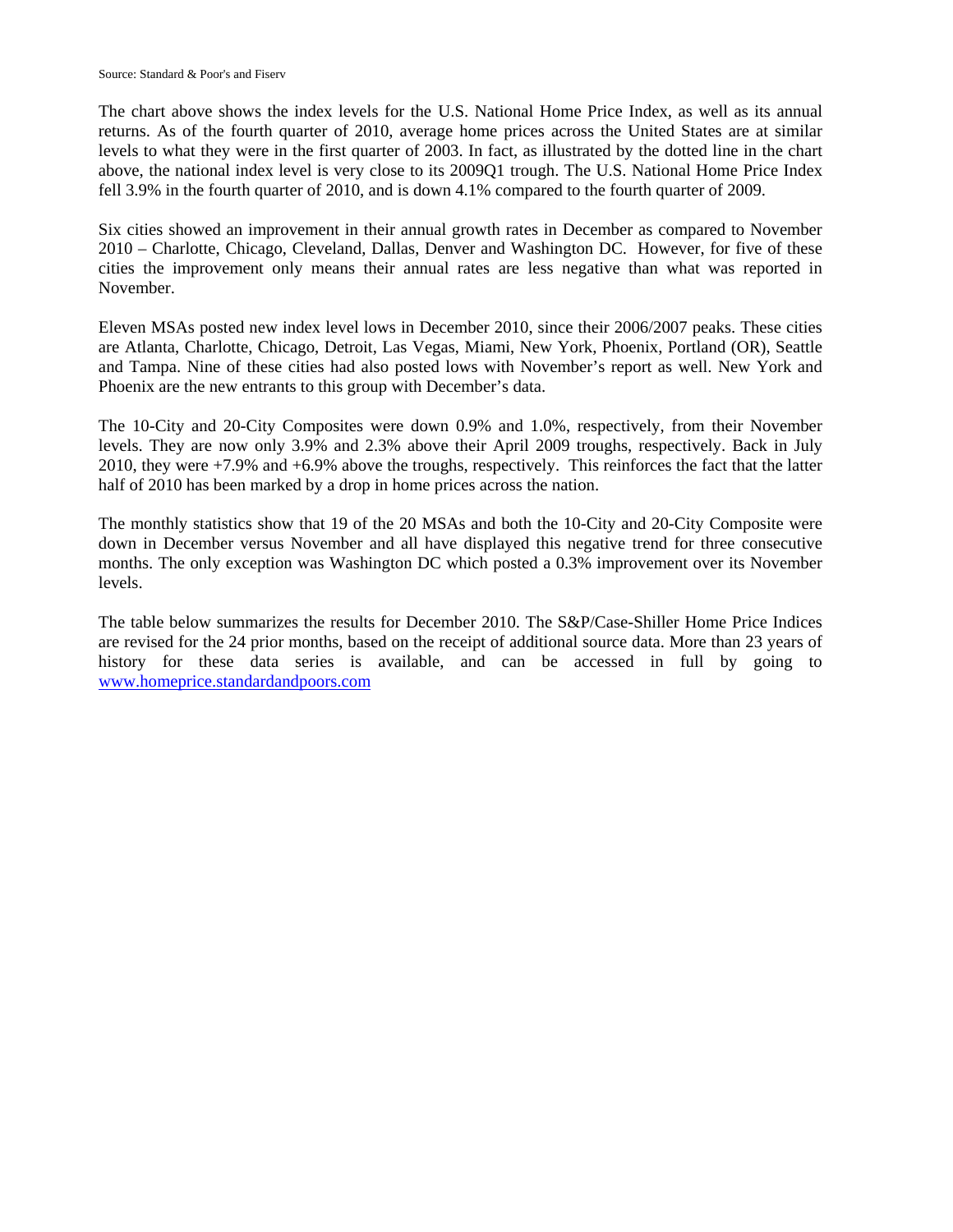|                            | 2010 Q4       | 2010 Q4/2010 Q3   | 2010 Q3/2010 Q3  |                   |
|----------------------------|---------------|-------------------|------------------|-------------------|
|                            | Level         | Change (%)        | Change (%)       | 1-Year Change (%) |
| <b>U.S. National Index</b> | 130.38        | $-3.9%$           | $-1.9%$          | $-4.1%$           |
|                            | December 2010 | December/November | November/October |                   |
| <b>Metropolitan Area</b>   | Level         | Change (%)        | Change (%)       | 1-Year Change (%) |
| Atlanta                    | 99.92         | $-0.9%$           | $-2.4%$          | $-8.0%$           |
| <b>Boston</b>              | 152.54        | $-0.1%$           | $-1.0%$          | $-0.8%$           |
| Charlotte                  | 112.59        | $-0.7%$           | $-0.7%$          | $-4.4%$           |
| Chicago                    | 117.86        | $-1.4%$           | $-2.2%$          | $-7.4%$           |
| Cleveland                  | 99.73         | $-0.4%$           | $-2.0%$          | $-4.0%$           |
| Dallas                     | 114.61        | $-0.2%$           | $-1.1%$          | $-3.6%$           |
| Denver                     | 124.10        | $-0.7%$           | $-1.2%$          | $-2.4%$           |
| Detroit                    | 65.93         | $-2.3%$           | $-2.5%$          | $-9.1%$           |
| Las Vegas                  | 99.48         | $-1.1%$           | $-0.4%$          | $-4.7%$           |
| Los Angeles                | 170.99        | $-1.3%$           | $-0.4%$          | $-0.2%$           |
| Miami                      | 143.11        | $-0.5%$           | $-0.2%$          | $-3.7%$           |
| Minneapolis                | 117.09        | $-1.3%$           | $-2.2%$          | $-5.3%$           |
| <b>New York</b>            | 167.86        | $-0.9%$           | $-1.2%$          | $-2.3%$           |
| Phoenix                    | 103.10        | $-1.7%$           | $-1.1%$          | $-8.3%$           |
| Portland                   | 138.23        | $-1.2%$           | $-1.6%$          | $-7.8%$           |
| San Diego                  | 158.97        | $-0.7%$           | 0.1%             | 1.7%              |
| San Francisco              | 135.85        | $-1.0%$           | $-1.1%$          | $-0.4%$           |
| Seattle                    | 138.70        | $-2.0%$           | $-1.1%$          | $-6.0%$           |
| Tampa                      | 130.23        | $-2.6%$           | $-0.9%$          | $-6.2%$           |
| Washington                 | 186.18        | 0.3%              | 0.0%             | 4.1%              |
| Composite-10               | 156.26        | $-0.9%$           | $-0.8%$          | $-1.2%$           |
| Composite-20               | 142.42        | $-1.0%$           | $-1.0%$          | $-2.4%$           |

*Source: Standard & Poor's and Fiserv*

*Data through December 2010*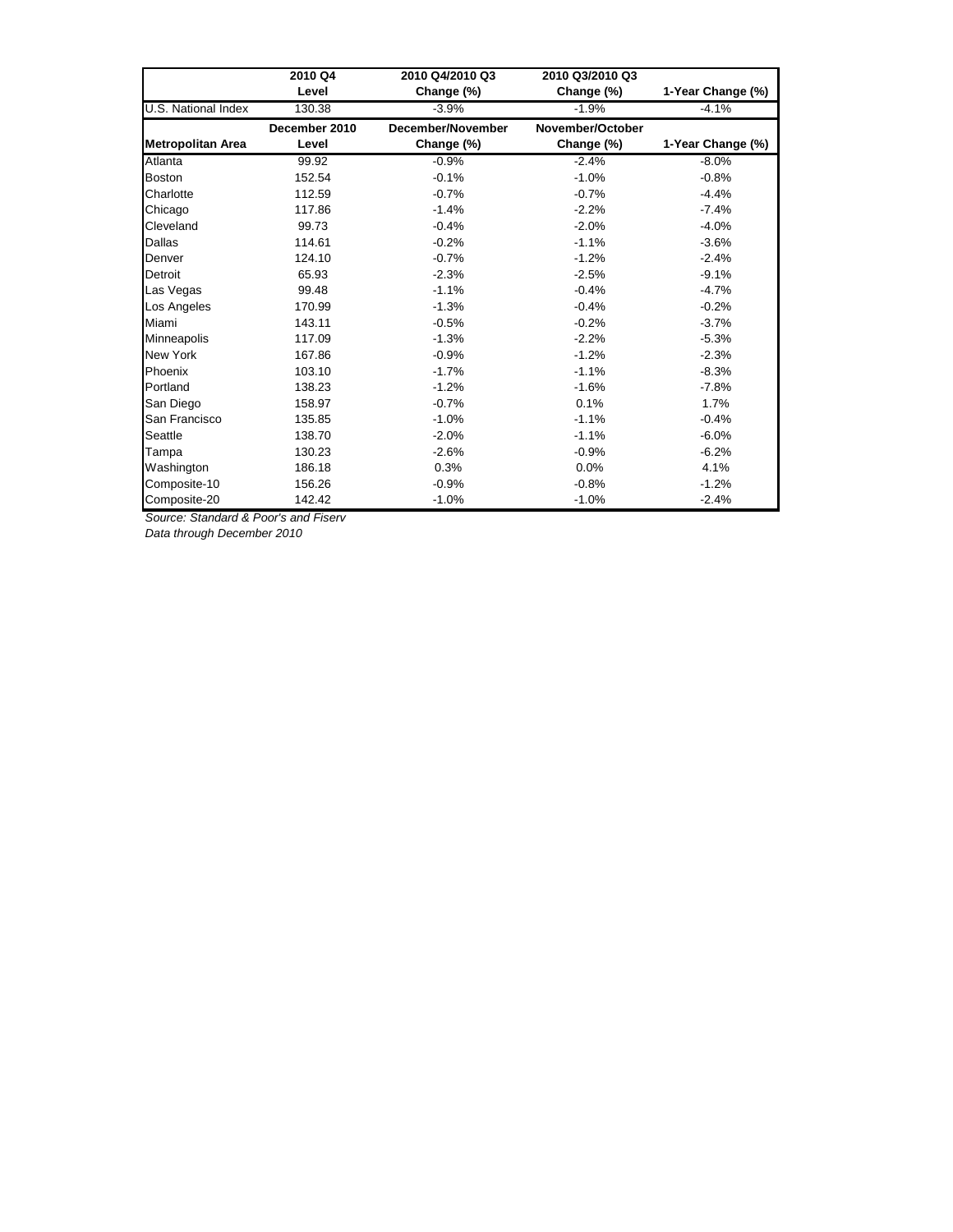Since its launch in early 2006, the S&P/Case-Shiller Home Price Indices have published, and the markets have followed and reported on, the non-seasonally adjusted data set used in the headline indices. For analytical purposes, Standard & Poor's does publish a seasonally adjusted data set covered in the headline indices, as well as for the 17 of 20 markets with tiered price indices and the five condo markets that are tracked.

A summary of the monthly changes using the seasonally adjusted (SA) and non-seasonally adjusted (NSA) data can be found in the table below.

|                          | 2010 Q4/2010 Q3              |           | 2010 Q3/2010 Q2             |           |
|--------------------------|------------------------------|-----------|-----------------------------|-----------|
|                          | <b>NSA</b>                   | <b>SA</b> | <b>NSA</b>                  | <b>SA</b> |
| <b>US National</b>       | $-3.9%$                      | $-2.1%$   | $-1.9%$                     | $-3.3%$   |
|                          | December/November Change (%) |           | November/October Change (%) |           |
| <b>Metropolitan Area</b> | <b>NSA</b>                   | SA        | <b>NSA</b>                  | SA        |
| Atlanta                  | $-0.9%$                      | $-0.2%$   | $-2.4%$                     | $-1.5%$   |
| <b>Boston</b>            | $-0.1%$                      | 0.6%      | $-1.0%$                     | $-0.1%$   |
| Charlotte                | $-0.7%$                      | 0.0%      | $-0.7%$                     | $-0.1%$   |
| Chicago                  | $-1.4%$                      | $-0.8%$   | $-2.2%$                     | $-1.6%$   |
| Cleveland                | $-0.4%$                      | 0.2%      | $-2.0%$                     | $-1.2%$   |
| <b>Dallas</b>            | $-0.2%$                      | 0.8%      | $-1.1%$                     | $-0.2%$   |
| Denver                   | $-0.7%$                      | 0.2%      | $-1.2%$                     | $-0.3%$   |
| Detroit                  | $-2.3%$                      | $-2.1%$   | $-2.5%$                     | $-1.9%$   |
| Las Vegas                | $-1.1%$                      | $-0.6%$   | $-0.4%$                     | 0.0%      |
| Los Angeles              | $-1.3%$                      | $-0.8%$   | $-0.4%$                     | $-0.2%$   |
| Miami                    | $-0.5%$                      | $-0.4%$   | $-0.2%$                     | $-0.5%$   |
| Minneapolis              | $-1.3%$                      | $-0.4%$   | $-2.2%$                     | $-1.4%$   |
| <b>New York</b>          | $-0.9%$                      | $-0.6%$   | $-1.2%$                     | $-0.8%$   |
| Phoenix                  | $-1.7%$                      | $-1.0%$   | $-1.1%$                     | $-1.0%$   |
| Portland                 | $-1.2%$                      | $-0.6%$   | $-1.6%$                     | $-1.3%$   |
| San Diego                | $-0.7%$                      | 0.0%      | 0.1%                        | 0.5%      |
| San Francisco            | $-1.0%$                      | $-0.2%$   | $-1.1%$                     | $-0.6%$   |
| Seattle                  | $-2.0%$                      | $-0.9%$   | $-1.1%$                     | $-0.5%$   |
| Tampa                    | $-2.6%$                      | $-2.1%$   | $-0.9%$                     | $-0.8%$   |
| Washington               | 0.3%                         | 1.1%      | 0.0%                        | 0.5%      |
| Composite-10             | $-0.9%$                      | $-0.4%$   | $-0.8%$                     | $-0.4%$   |
| Composite-20             | $-1.0%$                      | $-0.4%$   | $-1.0%$                     | $-0.6%$   |

*Source: Standard & Poor's and Fiserv*

*Data through December 2010*

The S&P/Case-Shiller Home Price Indices are published on the last Tuesday of each month at 9:00 am ET. They are constructed to accurately track the price path of typical single-family homes located in each metropolitan area provided. Each index combines matched price pairs for thousands of individual houses from the available universe of arms-length sales data. The S&P/Case-Shiller National U.S. Home Price Index tracks the value of single-family housing within the United States. The index is a composite of single-family home price indices for the nine U.S. Census divisions and is calculated quarterly. The S&P/Case-Shiller Composite of 10 Home Price Index is a value-weighted average of the 10 original metro area indices. The S&P/Case-Shiller Composite of 20 Home Price Index is a value-weighted average of the 20 metro area indices. The indices have a base value of 100 in January 2000; thus, for example, a current index value of 150 translates to a 50% appreciation rate since January 2000 for a typical home located within the subject market.

These indices are generated and published under agreements between Standard & Poor's and Fiserv, Inc. The S&P/Case-Shiller Home Price Indices are produced by Fiserv, Inc. In addition to the S&P/Case-Shiller Home Price Indices, Fiserv also offers home price index sets covering thousands of zip codes, counties, metro areas, and state markets. The indices, published by Standard & Poor's, represent just a small subset of the broader data available through Fiserv.